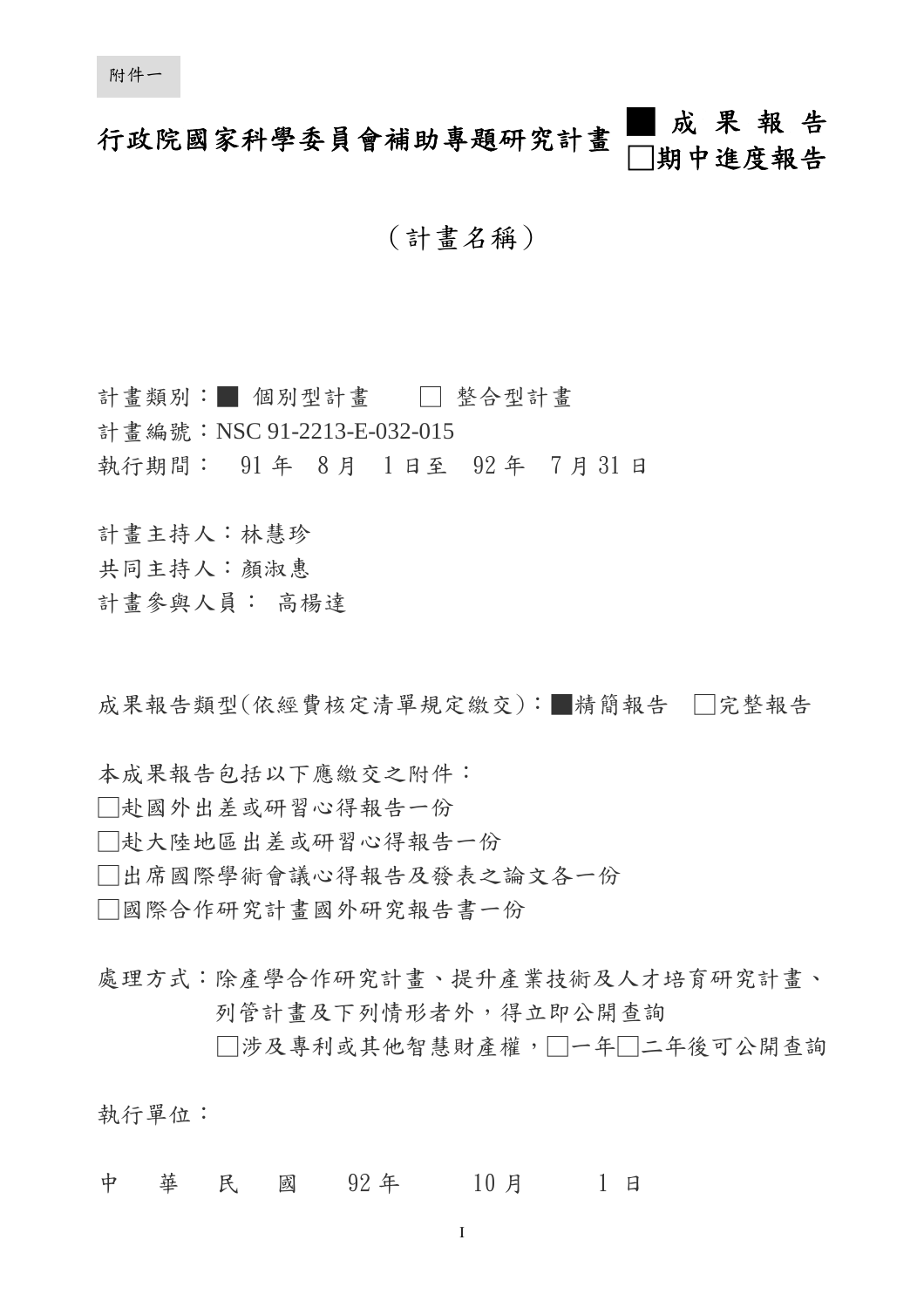關鍵詞:形狀、空間位置、特徵抽取、影像分析、相似度測量、影像分割

# 中文摘要

隨著網際網路迅速成長,以往在網頁上呈現資料的方式已無法滿足使用者的需求 下,多媒體資料的呈現已是必然的趨勢,多媒體所能呈現的包括影像、聲音、Video 以 及虛擬實境等等。就影像來說,如何讓使用者在龐大的影像資料庫中快速地有效查詢出 自己想要的影像,已成為當務之急。因此,本計劃將研究並提出一個能根據影像內容特 徵做搜尋之影像查詢系統,並希望此系統能將查詢影像減少在一可容許範圍,如此不但 能減少網路負載量,亦能快速的讓使用者得到想要的影像。

Keywords: shape、spatial、structure、pattern recognition、centroid、features

# **ABSTRACT**

Because of recent advances in computer technology and the revolution in the way information is processed, increasing interest has developed in automatic information retrieval from huge databases. In particular, content-based retrieval has become a hot research topic and, consequently, improving the technology for content-based querying has become an important challenge.

There are four basic components for content-based retrieval from images: color, texture, shape, and spatial relationship. In this research project, we will focus our attention on both shape and spatial-based retrieval from images as described in the following: (1). Shape features: A variety of shape features have been exploited, such as area, perimeter, boundary segments, points of maximal curvature change,…, etc.. All of these features have proved to have advantages and disadvantages. In this project, we will make an attempt to collect and overview some presented shape features, exploit some new features, and then assess their effectiveness. As a result, we will present an approach for shape retrieval based on a combination of the most effective and suitable image features. (2). Spatial features: Graphs are used as models in a variety of areas. When used to represent spatial structures, graph representation allows the system to efficiently perform spatial similarity measurements and indexing. In this research, the spatial relationship between objects in an image is modeled using a simple (directed) graph. This graph consists of vertices which represent object centroids and a specific vertex, called an origin, which represents the centroid of the object centroids or, simply, just the centroid of the entire image, and (directed) edges from the origin to the object centroids. Each edge may be assigned a distance (between the origin and the centroid of the indicated object). Each vertex may be associated with important characteristics (such as location, orientation, area, shape, or color) of the corresponding object.

After the shape features are determined, graph models for the spatial representation are constructed, and the best similarity measurements are determined, different types of features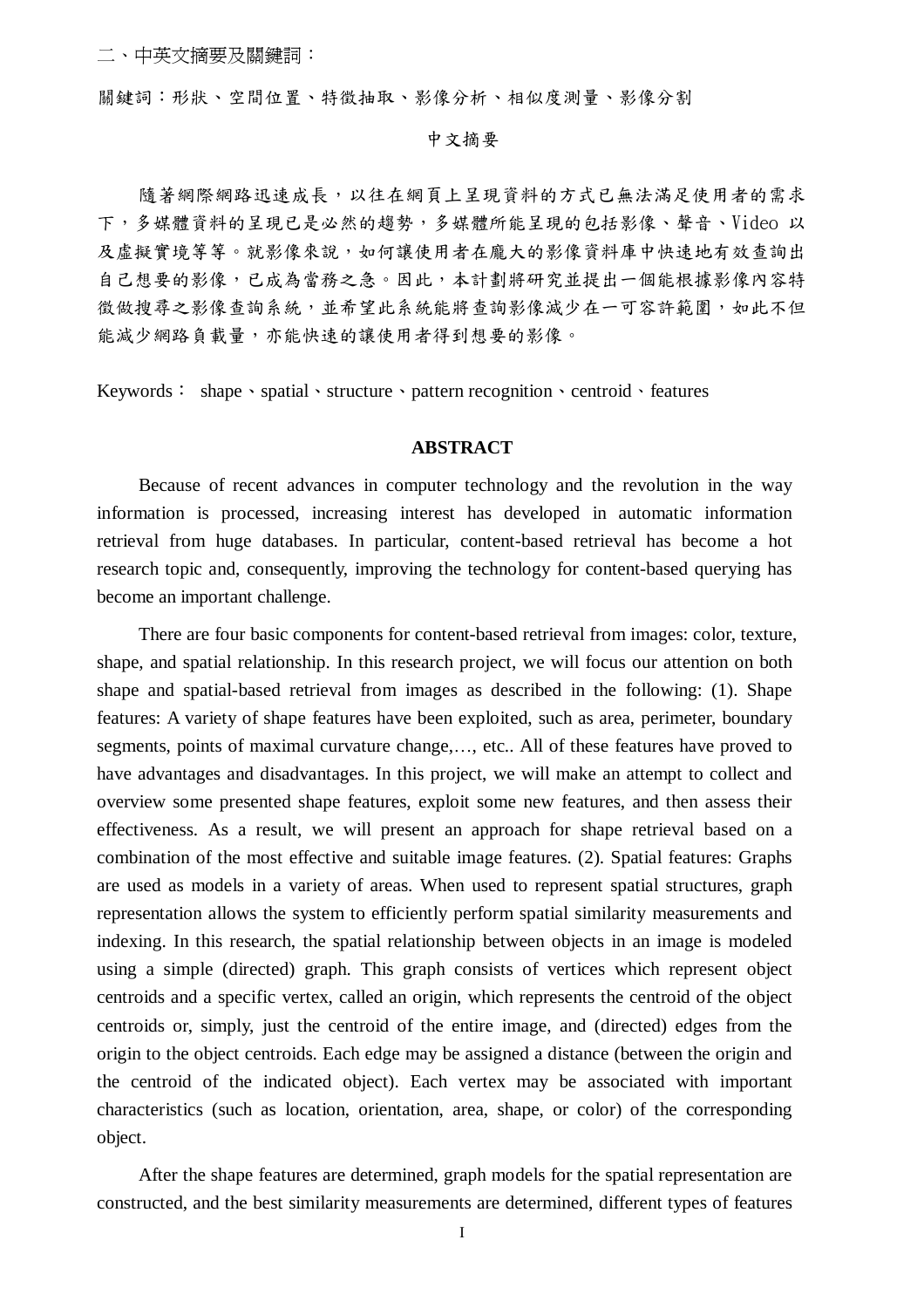(shape, spatial, color, and texture) associated with the weight values, which represent the levels of relative importance of different types of features received from the user query are then combined to retrieve the desired images.

Our approach attempts to achieve the following objectives:

- 1. It is able to handle images distorted by different viewpoint translation.
- 2. The employed features are easy to compute.
- 3. The features require little storage.
- 4. The feature representation and measure enables to support efficient indexing.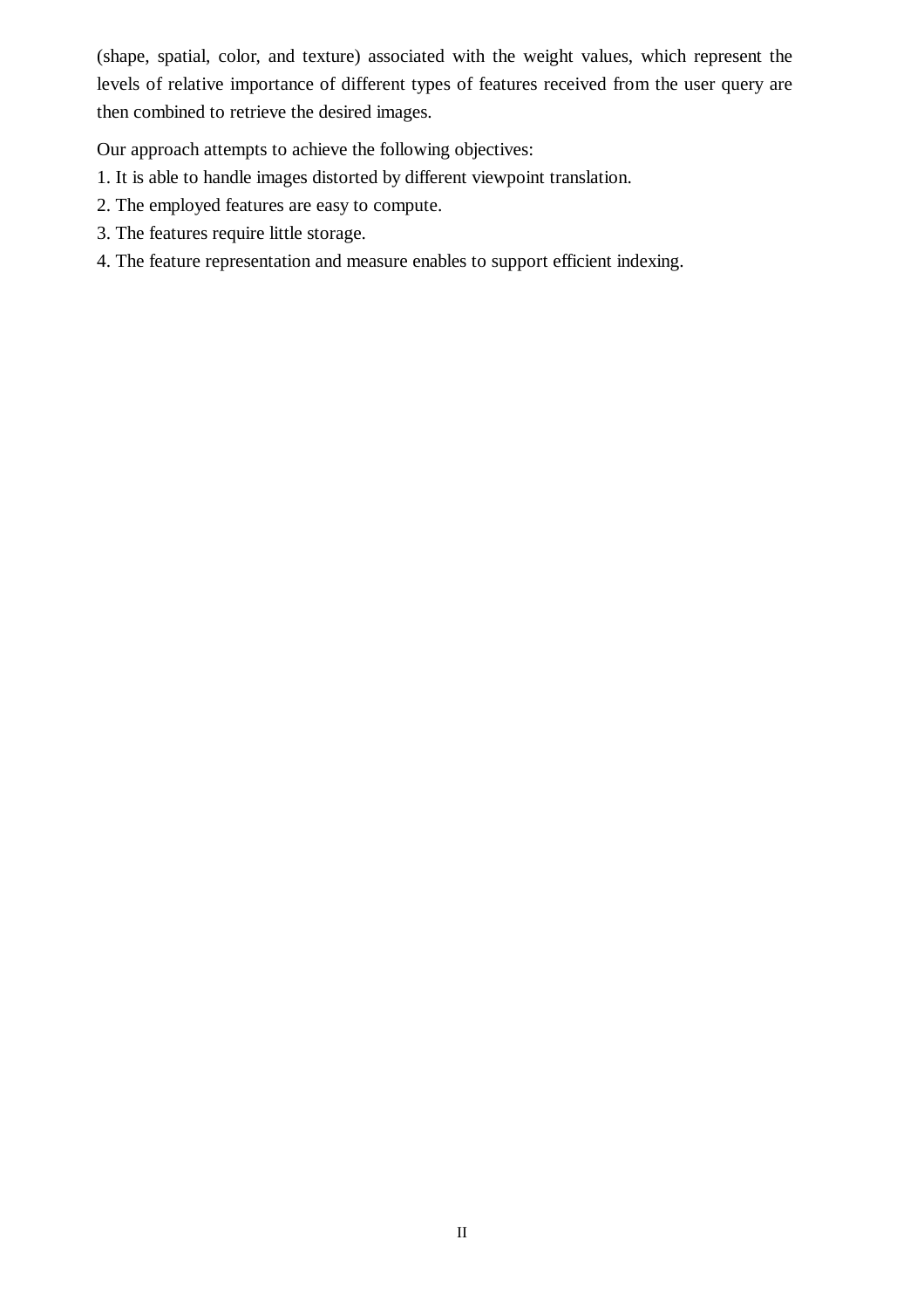# Introduction and Background

Because of recent advances in computer technology and the revolution in the way information is processed, increasing interest has developed in automatic information retrieval from huge databases. In particular, content-based retrieval has become a hot research topic and, consequently, improving the technology for content-based querying systems is of more challenge. [11]

There are four basic feature components for content-based image retrieval from images: color, texture, shape, and spatial relationship. Among these features, shape contains most attractive visual information for human perception. An important step before shape extraction is edge point detection. Many edge detection methods have been proposed [8-10][15]. Z. Hou [8] uses a one-way design detector to determine an edge point existence. J. Weickert [10] uses a partial differential and morphology method to formulate an optimization problem. M. Kass [18] has proposed an active contour model to surround the contour points. They have succeeded to overcome the multiple objects in an image problems. Most of these research results show that they are robust but ineffective, because of their long processing time.

Another important issue next to edge detection is shape representation. A good shape representation requires invariance to translation, rotation and scale. F. Mahmoudi [11] uses an edge orientation autocorrelogram to represent an object. This approach offers more effectiveness if the edge point detection is not perfect. In T. Bernier [2] a distance and angle of the contour points relative to center is invariant to transformation as well as translation, rotation and scale. The representation method presented here is boundary based, produces a serial numerical sequence to preserve the shape information; however, an incompletely edge detection gets a bad result. J. Zhang [7] uses a shape spaces method to deal with the noise and occlusion problems. H. Nishida [3] has proposed a new representation to tolerate the deformed contour points. Both methods in [3] and [7] provide effective representations in practice.

# 參考文獻

- 1. M. S. Chor, W. Y. Kim, A novel two stage template matching method for rotation and illumination invariance. Pattern Recognition 35(2002) 119-129.
- 2. T. Bernier, J.A. Landry, A new method for representing and matching shapes of natural objects. Pattern Recognition 36(2003) 1711-1723.
- 3. H. Nishida, Structural feature indexing for retrieval of partially visible shapes. Pattern Recognition 35(2002) 55-67.
- 4. K. K. Yu, N. C. Hu, Two-Dimensional Gray-Level object recognition using shape-specific points. Journal of the Chinese Institute of Engineers, Vol. 24, No. 2 (2001) 245-252.
- 5. J. H. Chang, K. C. Fan, Y. L. Chang, Multi-modal gray-level histogram modeling and decomposition. Image and Vision Computing 20 (2002) 203-216.
- 6. H. Wei, D. Y. Y. Yun, Illumination-Invariant Image indexing using Directional gradient angular histogram. Proceedings of the IASTED International Conference Computer Graphics and Imaging, August, 2001 13-16, Honolulu, Hawaii, USA.
- 7. J. Zhang, X. Zhang, H. Krim, G. G. Walter, Object representation and recognition in shape spaces. Pattern Recognition 36 (2003) 1143-1154.
- 8. Z. Hou, T. S. Koh, Robust edge detection. Pattern Recognition 36 (2003) 2083-2091.W. P. Choi, K. M. Lam, W. C. Siu, An adaptive contour model for highly irregular boundaries. Pattern Recognition 34 (2001) 323-331.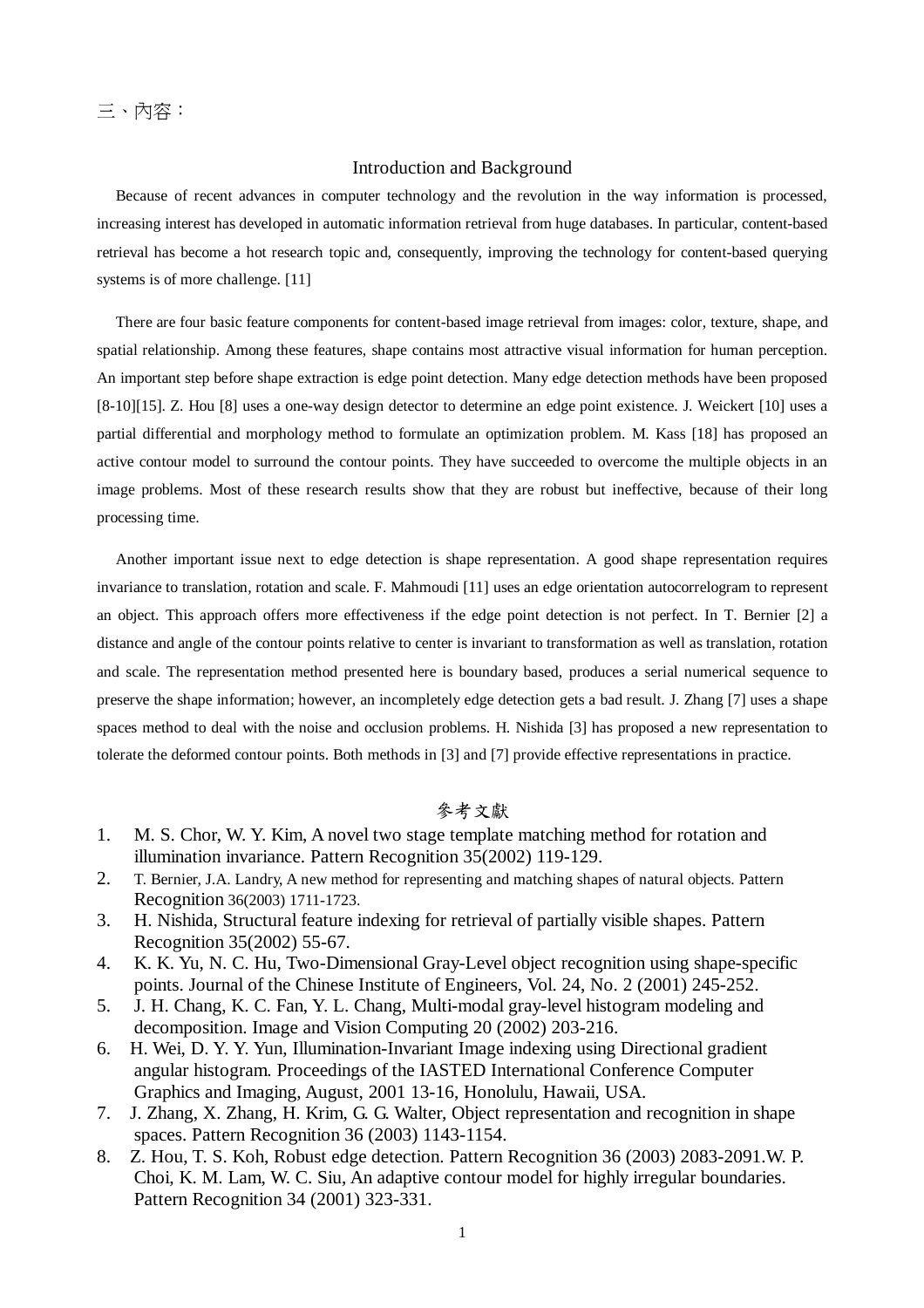- 9. J. Weickert, Efficient image segmentation using partial differential equations and morphology. Pattern Recognition 34 (2001) 1813-1824.
- 10. F. Mahoudi, J. Shanbehzadeh, A. M. Eftekhari-Moghadam, Image retrieval based on shape similarity by edge orientation autocorrelogram. Pattern Recognition 36 (2003) 1725-1736.
- 11. H. Araujo, J. M. Dias, An Introduction to the Log-Polar Mapping. Proceedings of Cybernetic Vision, 1996, Second Workshop, 9-11 Dec. 1996, 139-144.
- 12. L. Xiping, T. Jie, Modified Active Contour Based Segmentation of Medical Image Series. Proceeding of the IASTED International Conference, Computer Graphics and Imaging, August, 2001 13-16, Honolulu, Hawaii, USA.
- 13. R.R. Ramon. G. L. Juan Frnasco. A measure of quality for evaluating methods of segmentation and edge detection. Pattern Recognition 34(2001) 969-980.
- 14. G. P. Daniel, C. Gu, Extensive Partition Operators, Gray-Level Connected Operators, and Region Merging/Classification Segmentation Algorithms: IEEE Transactions on Image processing, VOL. 10, NO. 9 Sept. 2001, 1332-1345.
- 15. N. S. Roussopoulos, F. Vincent, Nearest neighbor queries. Proceeding of ACM SIGMOD International Conference On the Management of Data, June, 1995, 71-79.
- 16. J. Shanbehzadeh, A. –M. Eftekhari-Moghadam, F. Mahmoudi, Image indexing and retrieval techniques: past, present and next, Proceedings of the SPIE: Storage and Retrieval for Multimedia Database 2000, Vol. 3972, San Jose, California, USA January 2000, 461-470.
- 17. M. Kass, A. Witkin, D. Terzopoulos, Snakes: active contour models, Int. J. Comput. Vision 9 (1988) 321-331.
- 18. H. J. Lin, Y. T. Kao, A prompt contour detection method, International Conference On the Distributed Multimedia Symtems, 2001.
- 19. G. Rafel, E. G. Richard Woods, Digital Image Processing.
- 20. G. Rafel, E. G. Richard Woods, Digital Image Processing.

# Proposed Method

#### **•** Edge Detection

Edge detection is a front-end preprocessing step in most of the computer vision and image understanding systems. The accuracy and reliability of edge detection is critical to the overall performance of these systems. Earlier researchers have paid a lot of efforts on edge detection, but up to now, edge detection is still a high challengage. In this section, we will briefly illustrate two common methods of edge detection, and point out their drawbacks. In addition, we will proposed a simple and efficient method the detect edges.

# **i. Active Contour Model**

The first common used method is Active contour model or called snake [9]. A Snake model is an energy minimizing spline that can be operated under the influence of internal contour forces, image forces, and external constraint forces. An energy function of the Snake model can be defined using the following equation:[9]

$$
E_{\text{make}}^* = \int_0^1 \left( E_{\text{internal}}[v(s)] + E_{\text{image}}[v(s)] + E_{\text{constraint}}[v(s)] \right) ds \tag{1}
$$

The location of the final template for the Snake model corresponds to a minimum of the energy function. However, the original Snake model meets some problems. The first problem is that without initially surrounding the object, the template will fail in detection. Second, the original Snake cannot detect multiple objects.

Wai-Pak Choi, and Kin-Man Lam [9] have proposed a modified version of the Snake model to solve these disadvantages. They used some critical points for splitting and connecting neighboring contour points. The idea is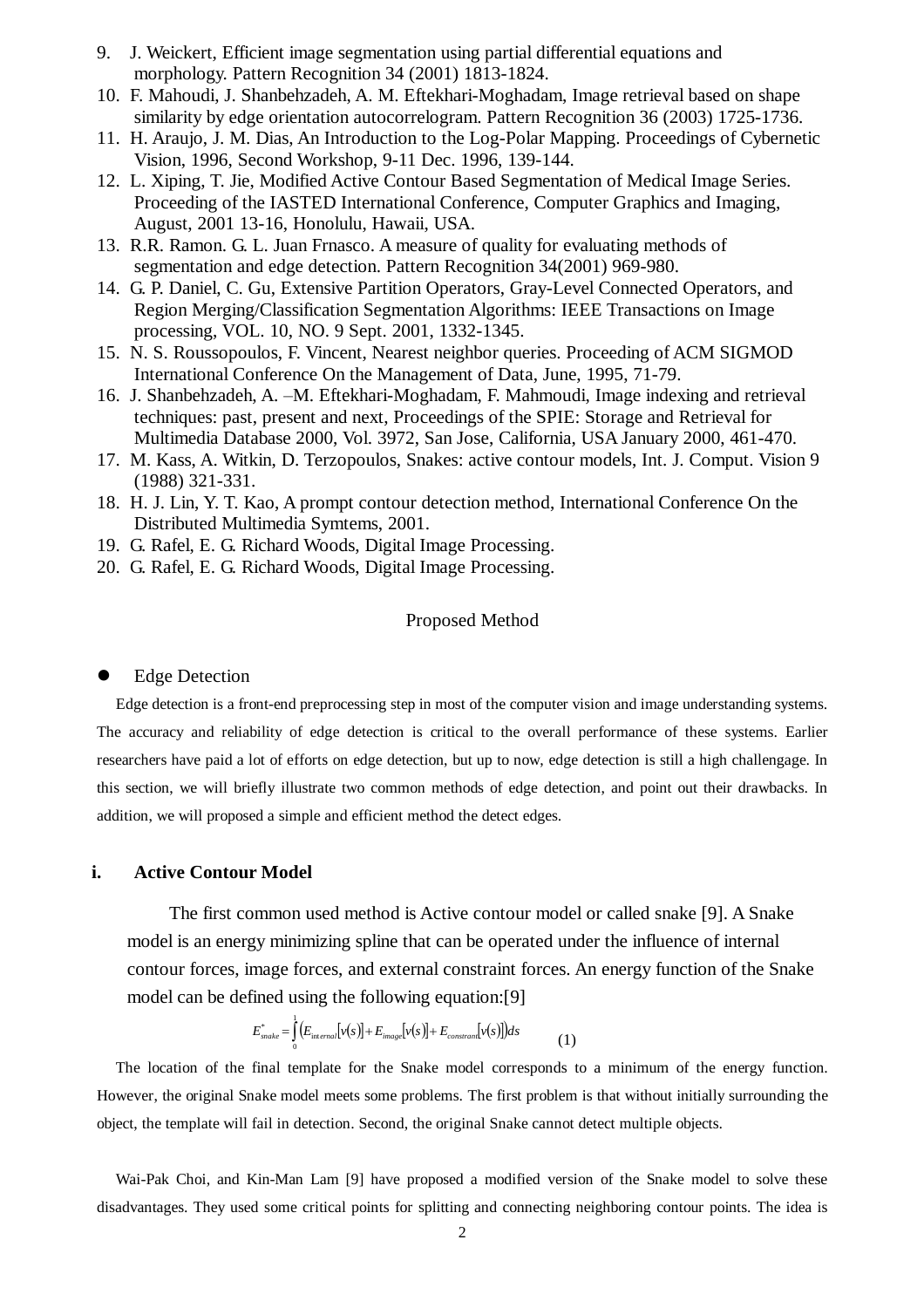that if the distance between two adjacent contour points is greater than a given threshold, a new contour point is inserted between these two points. In contrast to the smaller distance between two adjacent contour points, a contour point between these two points is deleted. This method overcomes the problem of detecting multiple objects, but the need to initially surround the objects still remains, and it needs several iterations to fit the boundaries of objects and thus requires a lot of run time.

# **ii. Sobel Operation**

Another common edge detection method is Sobel method [20]. The Sobel operation uses four masks to detect edge points, as illustrated in Fig. 1.



Fig. 1. Sobel Masks

Sobel operation computes the derivation of a local pixel, called the gradient. For the gray-level function  $f(x,y)$ , the gradient of f at pixel  $(x,y)$  is defined as the vector:

$$
\nabla f = \left[ \frac{\partial f}{\partial x} \frac{\partial f}{\partial y} \right]^T
$$
 (2)

The magnitude of  $\nabla f$  can be approximated as the following equation:

 $\nabla f \approx \left[ (z_7 + 2 z_8 + z_9) - (z_1 + 2 z_2 + z_3) \right]$  $(z_3 + 2z_6 + z_9) - (z_1 + 2z_4 + z_7)$  $(z_6 + 2z_8 + z_9) - (z_1 + 2z_2 + z_4)$  $(z_4 + 2z_7 + z_8) - (z_2 + 2z_3 + z_6)$  $6 + 228 + 297 = 21 + 222 + 24$  $_3$  + 2  $\zeta$  6 +  $\zeta$  9 J =  $\zeta$  1 + 2  $\zeta$  4 +  $\zeta$  7  $2z_7 + z_8$ ) –  $(z_2 + 2)$  $2z_8 + z_9 - (z_1 + 2)$  $2z_6 + z_9 - (z_1 + 2)$  $z_4 + 2z_7 + z_8$ ) –  $(z_2 + 2z_3 + z_4)$  $z_6 + 2z_8 + z_9$ ) –  $(z_1 + 2z_2 + z_3)$  $z_3 + 2z_6 + z_9$ ) –  $(z_1 + 2z_4 + z_7)$  $+$   $(z_4 + 2z_7 + z_8) - (z_2 + 2z_3 +$  $+$   $(z_6 + 2z_8 + z_9) - (z_1 + 2z_2 +$  $+$   $(z_3 + 2z_6 + z_9) - (z_1 + 2z_4 +$ (3)

Fig. 1(a) approximates the derivative in the x direction, (b) get the derivative in the y direction, and (c) and (d) compute the derivatives the diagonal directions. Equation (3) computes the magnitude level of the current interesting pixel, if  $\|\nabla f\|$  is greater than a threshold, this pixel is marked as an edge point.

Although, the Sobel's edge detector generally works well, it must repeatedly the whole image many times. As a result, this method requires Width\*Height\*3<sup>2</sup> time to operate on an image of size Width\*Height. We compare this result with that of the pro posed method in the following section.

### **iii. A Prompt Edge Detection Method**

n this subsection, an easy and effective scanning edge point algorithm is introduced, including threshold value determination and edge point detection algorithm.

The Prompt edge detector detects edge points by checking the differences of the gray value of each point from those of its neighbors. For a pixel (x,y) with gray value  $g(x,y)$ , let  $g(0(x,y), g1(x,y), \ldots$ , and  $g7(x,y)$  denote the gray values of its neighbors in 8 directions as shown in Fig. 2

| $g_3$<br>g <sub>1</sub><br>$g_2$ |  |  |  |
|----------------------------------|--|--|--|
| g<br>$g_4$<br>$g_0$              |  |  |  |
| g <sub>5</sub><br>$g_6$<br>$g_7$ |  |  |  |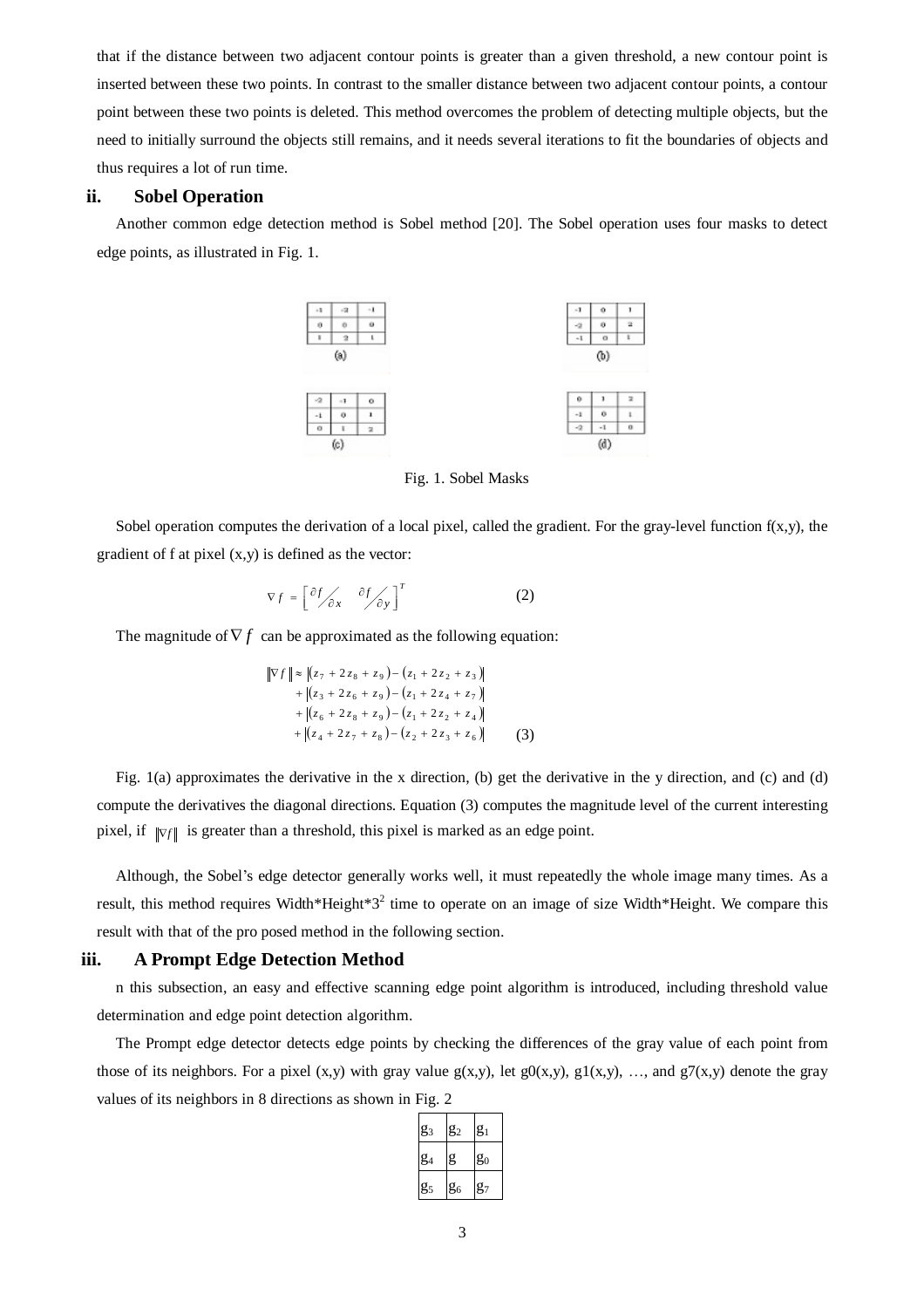Let  $h_d(x, y) = |g(x, y) g_d(x, y)|$  be the difference of the gray value of pixel  $(x,y)$  from that of its neighbor in direction d. Let  $B_d(x,y)$  be the number of those differences that exceed a threshold T, where  $T = a + c$ , c is a constant, and a is the average difference all pairs of adjacent pixels' gray values. In this work, we take the value 2 for c and, instead of taking a single value for T, we take the local average differences for T by dividing the whole image into  $M \times M$  blocks and computing the average difference for each block.

The pixel  $(x,y)$  is indicated as an edge point if the following inequalities hold :

$$
3 \le B_d(x, y) \le 6 \tag{4}
$$

These inequalities can also avoid indicating noisy points as edge points.

#### Shape Representation

A good representation can manifest object's characteristics. Furthermore, it would achieve a high recognition rate when designing a content-based image retrieval system. Some researchers [2-4] have shown that objects are very distinguishable on the basis of their visible features, among these features, an object's shape is frequently an important key to its recognition. In this section, we will describe a shape representation, which is invariant to both rotation and translation but not invariant to scale.

#### i. **Central Point Determination**

The first step is to locate the central point of one object. In order to permit representational n variance to position, rotation and scale, the geometric center of the shape is selected as a reference point.

# **Vertical/Horizontal Medial Cruves**

Let  $x_t$ , and  $x_b$  be the upper and lower bound lines of a contour image, and we equally divided them into m partitions. The line equation of each partition is  $x = x_t + k * d_x$ , where  $k = 0 \sim m-1$ , and  $d_x = (x_b - x_t)/m$ . Assume that there are two intersection points between contour and each line equation, which are  $a_k$  and  $b_k$  respectively. We compute the central point  $p_k$  of the  $a_k$  and  $b_k$ . The final process is to link  $p_0 \rightarrow p_1 \rightarrow \ldots \rightarrow p_{m-1}$ . With the similar process, we can get the horizontal curvature line. The visualization is depicted in Fig. 3.



Fig. 3.The process of vertical/horizontal

The intersection point of vertical and horizontal medial curves is the central point of the contour object. Fig. 4 depicted the central point location.



Fig. 4.Central Point Detection

#### **ii. Polar Representation and Distance Sequences**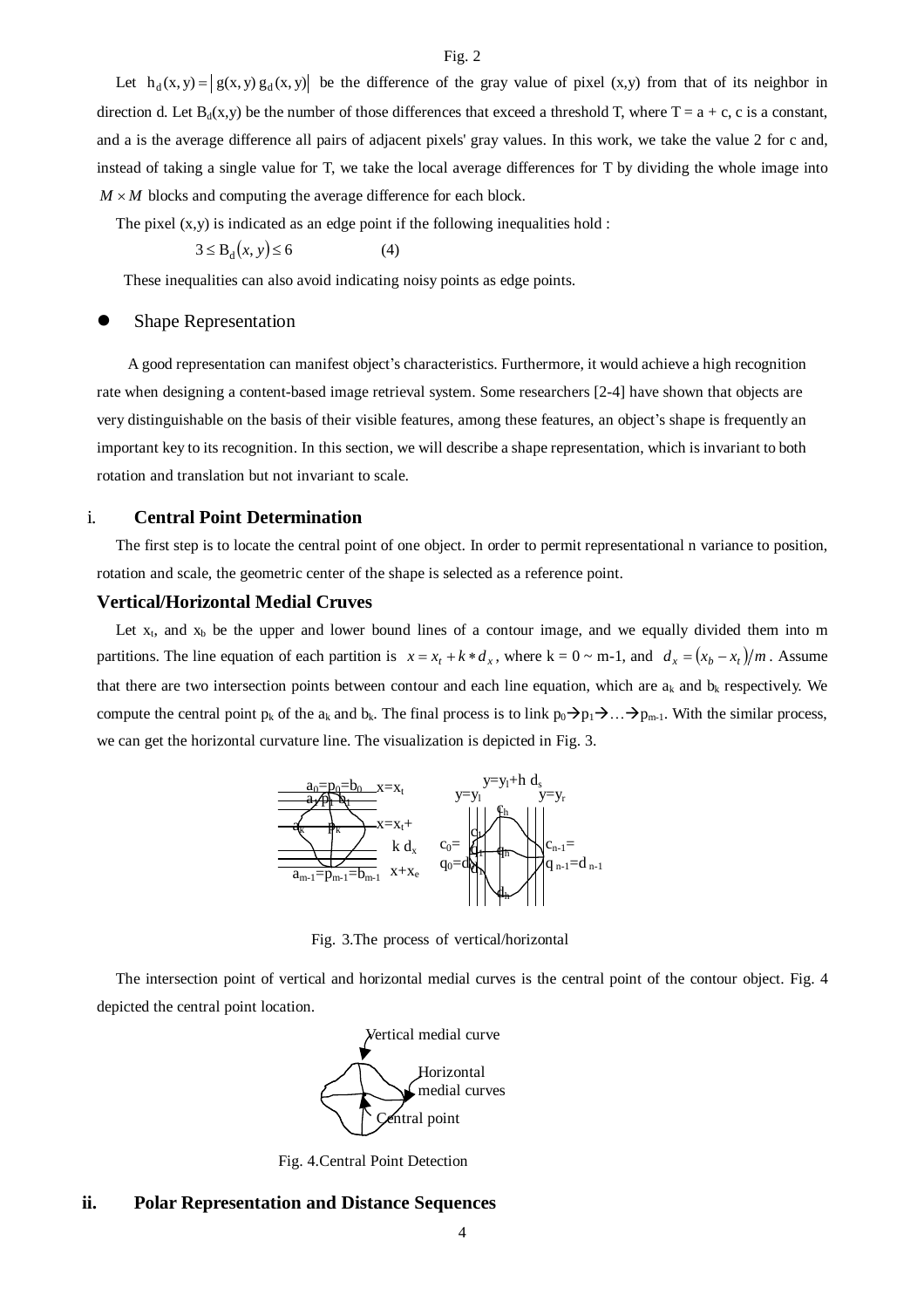A shape representation method [3] is outlined in this section. We characterize the contour by a sequence of contour points described in polar from. Here, we take the pole at the centroid  $(x_c, y_c)$ , then the contour graph can be represented by a polar equation  $d = f(\theta)$ , and each contour point (x,y) has the polar description  $(d, \theta)$ , where x, y d and  $\theta$  are related by equation (5) and (6). A sketch map was shown in Fig. 5:

180°  
\n180°  
\n
$$
\begin{array}{c}\n 90° \\
\hline\n (x, y_c) \\
\hline\n 270°\n\end{array}
$$
\n0°  
\n
$$
d = \sqrt{(x - x_c)^2 + (y - y_c)^2}
$$
\n(5)  
\n
$$
\theta = \tan^{-1}(y - y_c/x - x_c)
$$
\n(6)

Fig. 5.Distance and angle of the contour points relative to center

With polar description, we may represent contour points as a sequence  $(d_0, d_1, \dots, d_{n-1})$ , where  $d_i = f(\theta_i)$ and  $\theta_i = i * 2\pi/n$ . By equation (5),  $d_i$  is known to be the distance between the corresponding contour point and the centroid. Fig. 6 illustrates the graph of the polar equation  $d = f(\theta)$  for a given contour.



Fig. 6. An example of polar representation. (a) A contour of a object. (b) Graph of polar representation for the contour in (a)

We can obtain the distance sequence  $(d_0, d_1, \dots, d_{n-1})$  by successively rotating a ray emanating from the pole counterclockwise through an fixed angle  $\Delta\theta$ , where  $\Delta\theta = 2\pi/n$  for a positive integer n, and at each step of rotation, recording the distance of intersection point of the current ray L<sub>i</sub> with the contour. This method of representing and describing the shape of an object is adequate for convex objects. However, for an object containing concavities, a ray may intersect the contour at more than one points. If we only record the distance of one point (say, smallest distance) at each step of rotation, the contour points of some protrusions may be missed, see Fig. 7. We can eliminate this problem by recording the distance of the farthest intersection point at each step of rotating the scanning ray, or for more detailed description, recording the distances, or furthermore associating the number of all the intersection points, the result is shown as Fig. 8. We got points A and D instead of B and C points, otherwise we will got the similar features of two different objects. Besides, in order to provide scale invariance, the maximum distance is computed and all distances are normalized to it. Thus, all values fall between 0 and 100 regardless of the scale image of object.



Fig. 7. Features selection of two different concave objects.



Fig. 8.Features selection of concave object

#### **iii. Minimum Low-to-High Sequence (LHS)**

Since we take the pole at the centroid of the object, the representation of a distance sequence is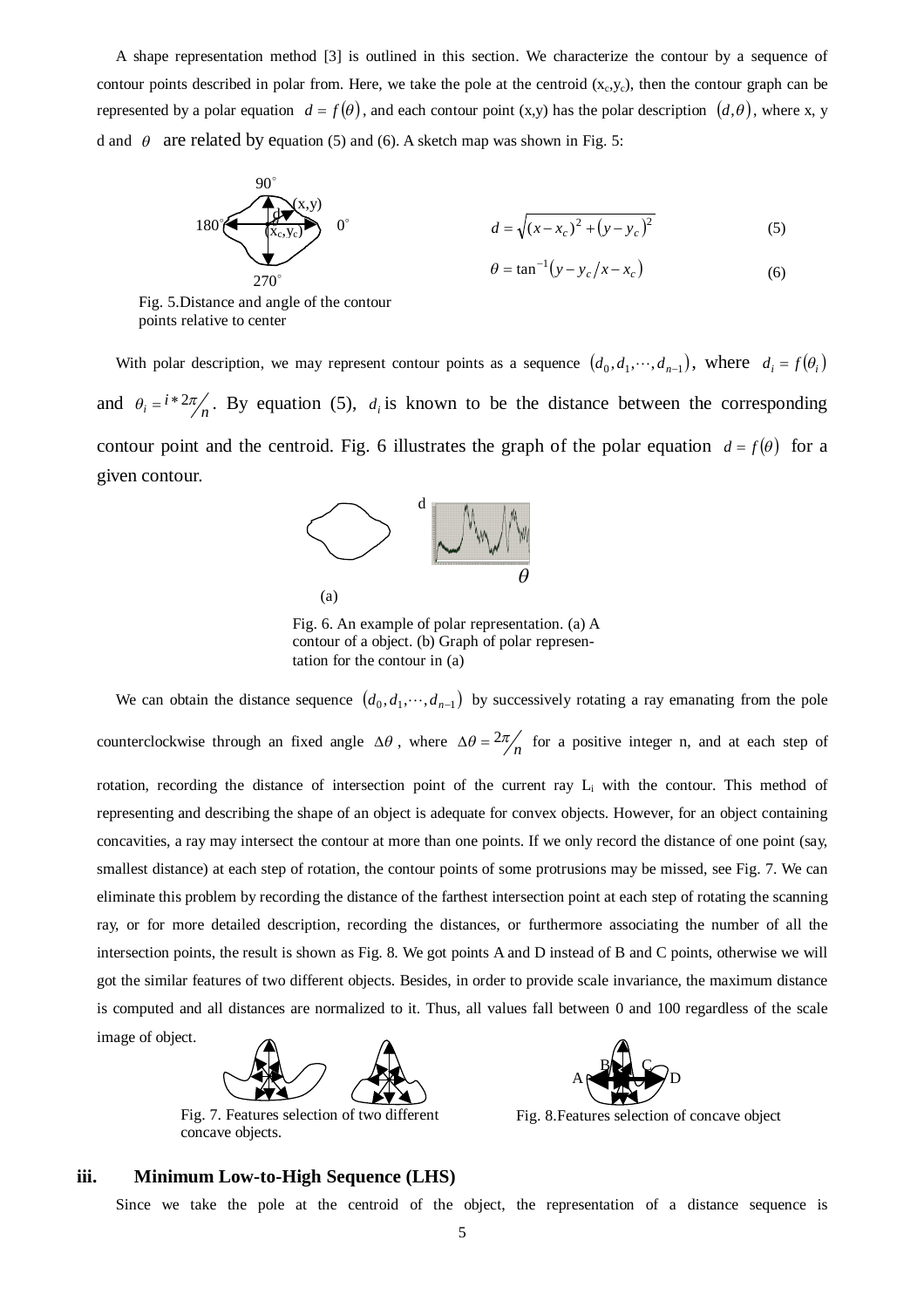translation-invariant. To achive rotation-invariance, Bernier [2] rotates the polor coordinate system, such that the maximum distance is associtated with the angle of zero. But there is no any guarantee of this method, if there are more than one maximum distances, the representation is not unique. As the example shown in Figure 9, both objects have three maximal distances and so each has three possible representaions:  $(\sqrt{2}, 1, 1, \sqrt{2}, 1, \sqrt{2}, 1), (\sqrt{2}, 1, 1)$  $\sqrt{2}$ , 1,  $\sqrt{2}$ , 1,1), and( $\sqrt{2}$ , 1, $\sqrt{2}$ , 1,1,  $\sqrt{2}$ , 1). To reduce this problem, we propose another representation method that deals with all distances rather than only the individual maximal distances in the sequence. First, we evaluate the ordering-consistency functions  $c_i$ 's, as defined in Equation (7), at the seguence  $D = (d_0, d_1, ..., d_{n-1})$  as described in sub-section 3.1, and find out the index, s, of the function having smallest value, as defined in Equation (8). Then shift forward the distances in the sequence D for s positions to yield a new sequence  $D_s = (d_s, d_{s+1}, \ldots, d_{s+n-1})$ , where  $d_k = d_k$ mod n for each k.

(a) (b)  
\n(a) (b)  
\n
$$
c_{i} = \sum_{k=i}^{i+(n-1)} (n-(k-i)) * d_{k}
$$
\n
$$
s = \arg \min_{0 \le i < n} \{c_{i}\}
$$
\n(b) (7)

Without any surprsing, the new representations for Fig. 9(a) and 9(b) are identical and come out as (1, 1,  $\sqrt{2}$ , 1,  $\sqrt{2}$ , 1,  $\sqrt{2}$ ), and as a result, they are considered having the same shape.

#### **iv. Shape Matching**

Fig.

with three maximum distances

The final step of content-based image retrieval is matching stage. As discussed in the preceding subsection, we use the LHS to represent the shape of objects. And then we may proceed to the matching stage to measure the similarity between two objects by simply evaluating the Euclidean distance of the LHSs of them. The Euclidean distance between two sequences is given in Equation (9).

$$
d(U, V) = ||V - U||
$$
  
=  $\sqrt{(v_0 - u_0)^2 + \dots + (v_{n-1} - u_{n-1})^2}$   
=  $\sqrt{\sum_{i=0}^{n-1} (v_i - u_i)^2}$  (9)

where  $U, V$  is the query and dababase images,  $v_i$ ,  $u_i$  is their  $i_{th}$  feature, and n is the number of features. Any arbitrary two-dimensional shape can then be compared to any other by the outline method.

#### Experiments and Results

This section consists of two subsections as follows: The first subsection shows the proposed edge detection method compared with Sobel operation. The second subsection presents the contour retrieval results.

# **i. Edge Detection Results**

In this subsection we demostrated the results of our edge detection method. We also compared the processing time with Sobel operation. Fig. 10 shows some results of our porposed method. The test images include binary, gray and true color images.



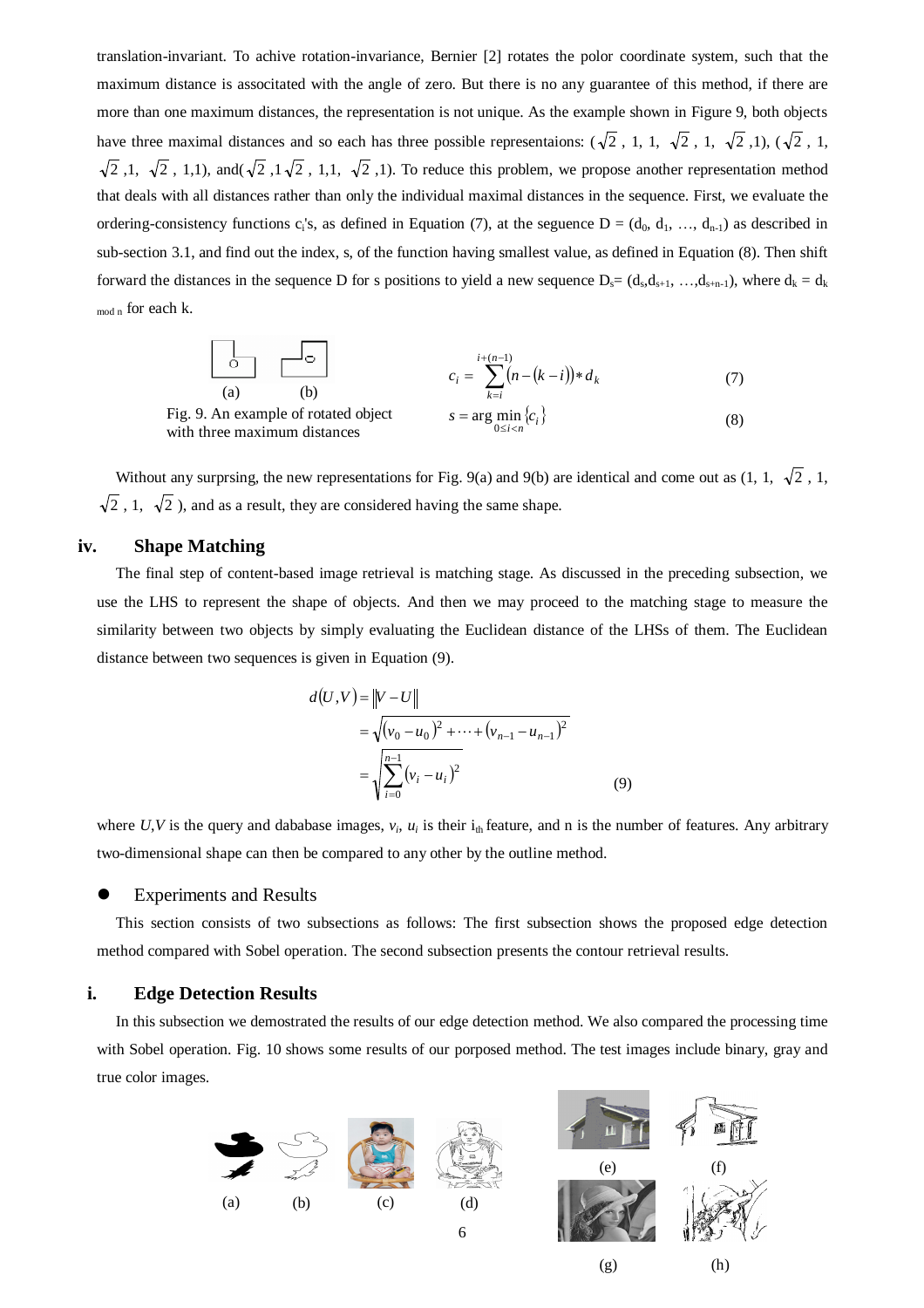We transferred RGB color model to HSI color model, then we got the I vector to process edge detection, respectively as Fig. 10 (d). Fig. 11 shows the running time of Sobel and our proposed methods. We find that with the growing of imgae size, the time efficiency of the proposed method is more evident compared with that of Sobel's method.



Fig. 11. The comparison on running time of the proposed method with Sobel's method.

# **ii. Contour Retrieval Results**

The shape feature database was constructed for the image data set publicly available through the web site: http://www.ee.surrey.ac.uk/Research/VSSP/imagedb/demo.html from the VSSP Center of the University of Surrey, UK. The data set is composed of 1100 boudnary contours of marine creature images, originally scanned from some printed books. Some experimental results for shape retrieval are presented in Fig. 12. In each figure, the query image is presented at the top, and the query results are arranged from top to left in the ascending order of matching distance.

|  |  |  |  | ____ |  |
|--|--|--|--|------|--|
|  |  |  |  |      |  |
|  |  |  |  |      |  |

Fig. 12. Example of shape retrieval from the shape database of marine creature images. The query shape is presented at the top, and retrieved results are arranged in the ascending order of distance from top-left.

The results are also compared with H. Nishida [3] obtained by the authors, as shown in Table 1. Table 1 presents the average query rates for top 1%, 2%, 3%, 4%, 5%, and top 10% choices when the query images with a fixed degree of rotation. The choices rate meant that a curve segmentation is composed of how many percentage portions of a complete contour. We found that our proposed method almost has the same outstanding results as Nishida, and has much excellent than Stein.

#### **Conclusions**

This paper presents a new edge detection method [19], which can cut down the processing time compared with Sobel operation.

We also proposed a new method of shape representation, the low-to-high sequence, that is invariant to translation, rotation, and scale. The experimental results of our method show superiority over the following schemes: edge detection, polar representation, a minimum one dimension sequence re-order, and similar matching. We have also compared our proposed method with Nishida and Steins' methods [3] to prove its robustness and effectiveness.